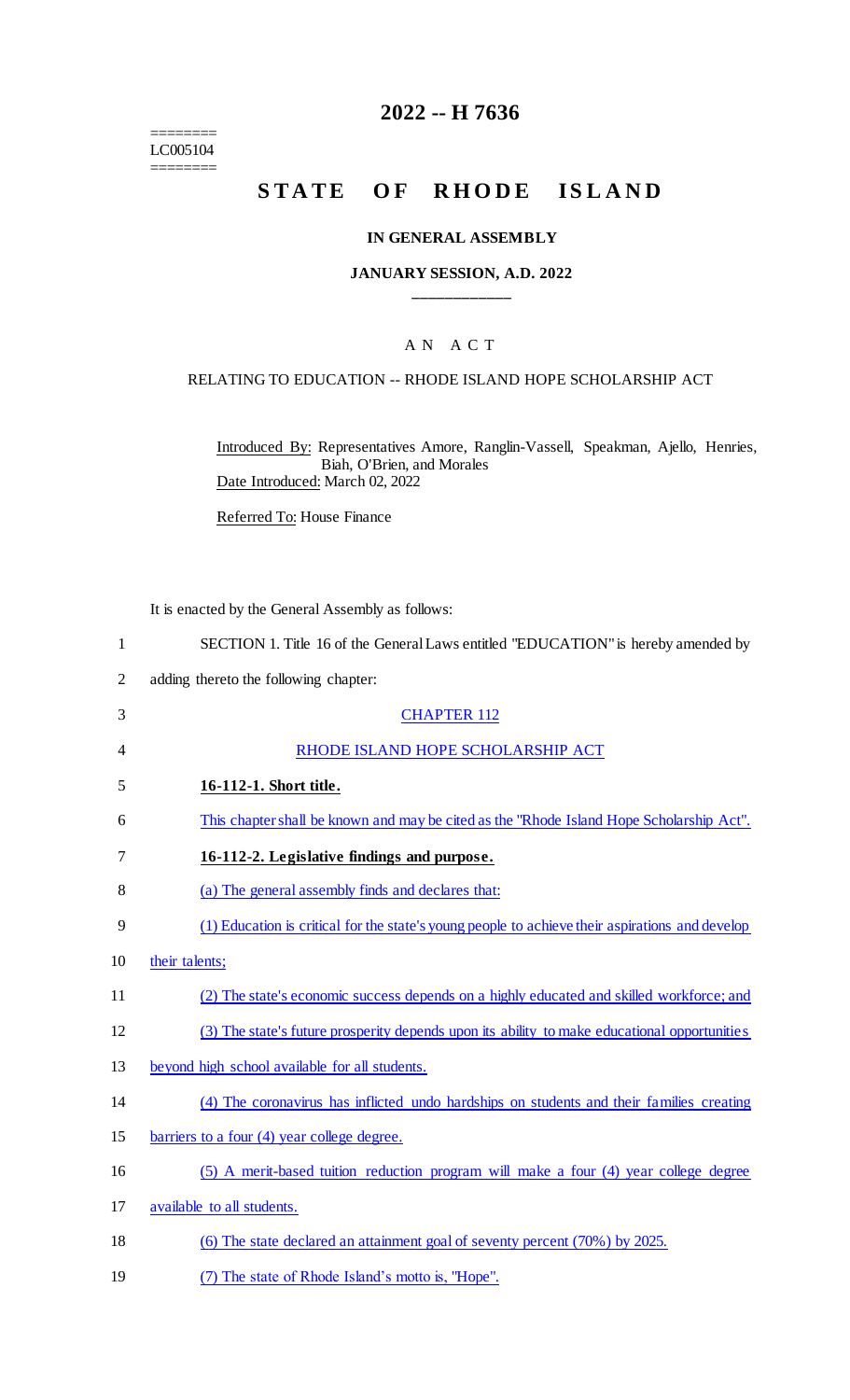(b) In order to address the findings set forth in subsection (a) of this section, the purpose of this chapter is to increase the number of students enrolling in and completing degrees on time from Rhode Island college. **16-112-3. Establishment of scholarship program.**  Beginning with the high school graduating class of 2021, it is hereby established the Rhode Island hope scholarship program. The general assembly shall annually appropriate the funds necessary to implement the purposes of this chapter. Additional funds beyond the scholarships may be appropriated to support and advance the Rhode Island hope scholarship program. In addition to appropriation by the general assembly, charitable donations may be accepted into the scholarship program. **16-112-4. Definitions.**  When used in this chapter, the following terms shall have the following meanings: (1) "Certificate" means any certificate program with labor market value as defined by the postsecondary commissioner. (2) "College-level credit" means credit awarded by a college or university for completion of its own courses or other academic work. (3) "FAFSA" means the Free Application for Federal Student Aid form. (4) "General education coursework" means the educational foundation of knowledge, 19 skills, and attitudes that prepare students for success in their majors and their personal and 20 professional lives after graduation. It includes, but is not limited to, the required coursework of all 21 degrees developed by each eligible postsecondary institution that is approved by the council on postsecondary education that is intended to ensure that all graduates of a state institution have a 23 balanced core of competencies and knowledge. This does not necessarily include coursework 24 specifically required for one's major. (5) "Mandatory fees and tuition" means the costs that every student is required to pay in 26 order to enroll in classes, and does not include room and board, textbooks, program fees that may exist in some majors, course fees that may exist for some specific courses, meal plans, or travel. (6) "On track to graduate on time" means the standards determined by Rhode Island college in establishing the expectation of a student to graduate with a bachelor's degree within four (4) years of enrollment, or the prescribed completion time for a student completing a certificate (recognizing that some students, including students who require developmental education, are double majors, or are enrolled in certain professional programs may require an extended time period for degree completion). (8) "Receiving institution" means the eligible postsecondary institution attended by a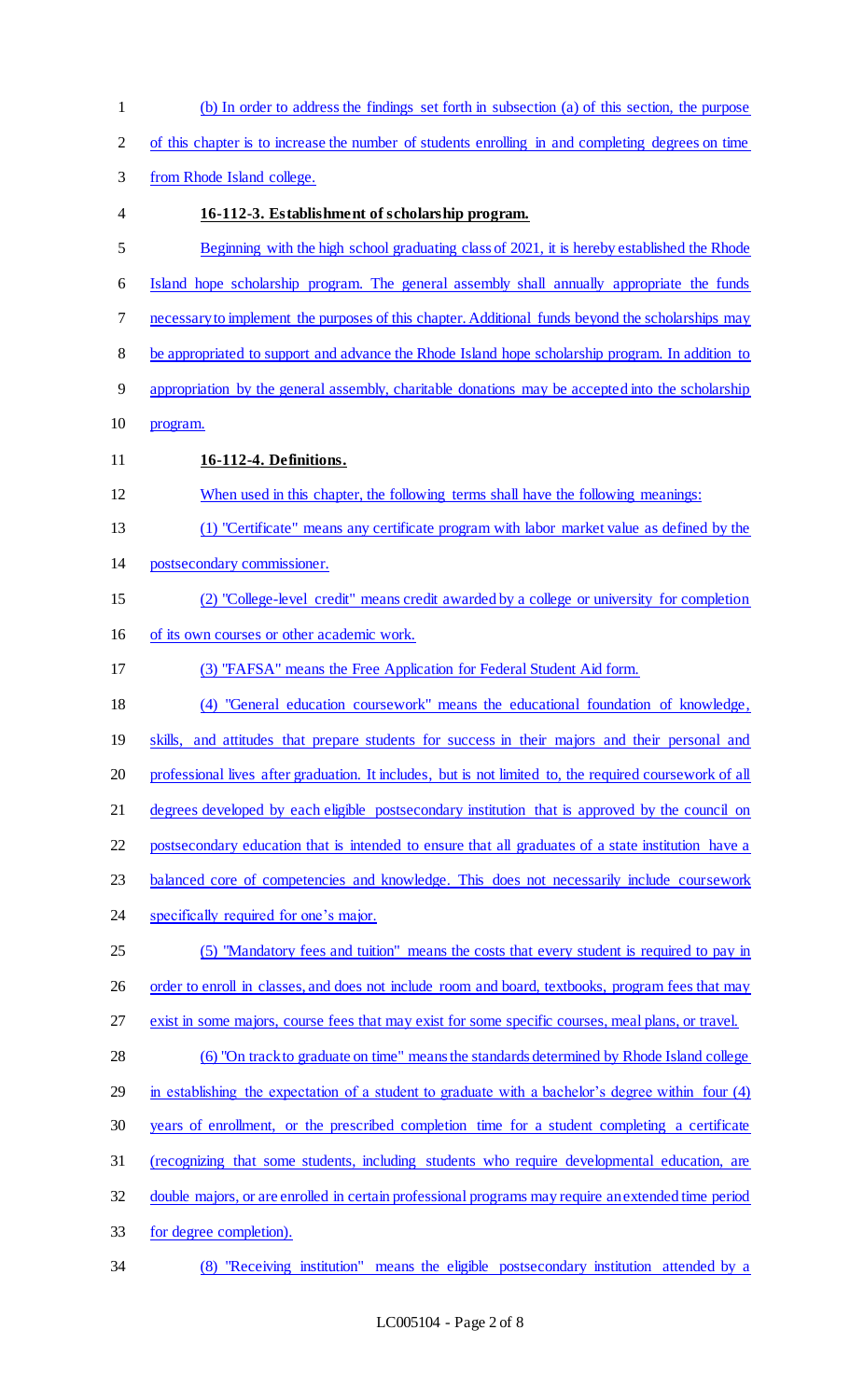transfer student after transfer. (9) "Recipient student" means a student attending Rhode Island college who qualifies to receive the Rhode Island hope scholarship pursuant to § 16-112-6. (10) "Scholarship program" means the Rhode Island hope scholarship program that is established pursuant to § 16-112-3. (11) "Sending institution" means the eligible postsecondary institution attended by a transfer student before transfer. (12) "State" means the state of Rhode Island. (13) "Transfer student" means any student who attends an eligible postsecondary institution and holds any college-level credit hours for courses or other academic work at a previously attended eligible postsecondary institution. **16-112-5. Administration of scholarship program.**  (a) The financial aid office at Rhode Island college, in conjunction with the admissions office or their respective equivalent offices at Rhode Island college, shall administer the scholarship program for state residents seeking bachelor's degrees and/or certificates who meet the eligibility requirements in this chapter. (b) An award of the scholarship program shall cover up to the cost of two (2) years of tuition and mandatory fees, or in the case of an adult student sixty (60) credit hours of tuition and 19 mandatory fees over a duration of no more than four (4) years, less federal and all other financial aid monies available to the recipient student. None of any grants received by students from the 21 department of children, youth and families' higher education opportunity incentive grant as established by chapter 72.8 of title 42 or the college crusade scholarship act as established in chapter 70 of title 16 shall be considered federal or financial aid for the purposes of this chapter. 24 (c) The scholarship program is limited to one award per student as required by § 16-112-25  $6(a)(7)$ . **16-112-6. Eligibility for merit based tuition reduction scholarship at Rhode Island college.**  (a) Beginning with the students who enrolled at Rhode Island college in the fall of 2020 a student: (1) Must qualify for in-state tuition and fees pursuant to the residency policy adopted by the council on postsecondary education, as amended, supplemented, restated, or otherwise modified from time to time ("residency policy"); (2) Must be a currently enrolled full-time student who has declared a major and earned a 34 minimum of sixty (60) credit hours towards an eligible program of study, as determined by Rhode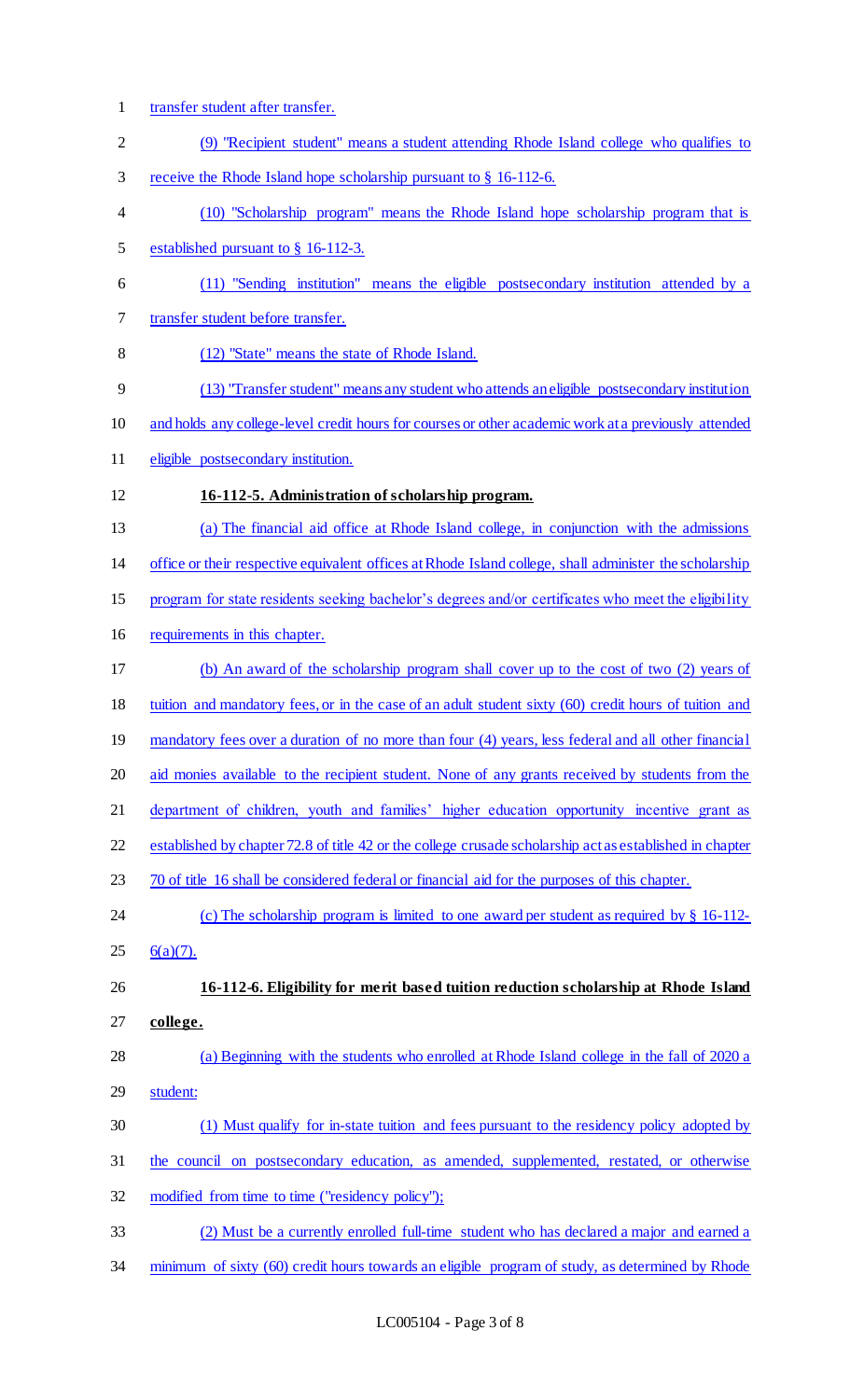- Island college;
- (3) Must complete the FAFSA and any required FAFSA verification by the deadline prescribed by Rhode Island college for each year in which the student seeks to receive funding under the scholarship program; (4) Must enroll full-time as a freshman as a first-time student and continue to be enrolled on a full-time basis; (5) Must maintain an average annual cumulative grade point average (GPA) of 2.5 or greater, as determined by Rhode Island college; (6) Must remain on track to graduate on time as determined by Rhode Island college; (7) Must not have already received an award under this program or under chapter 107 of title 16; and (8) Must commit to live, work, or continue their education in Rhode Island after graduation. (b) Rhode Island college shall develop a policy that will secure the commitment set forth in subsection (a) of this section from recipient students. (c) Notwithstanding the eligibility requirements under subsection (a) of this section ("specified conditions"): (1) In the case of a recipient student who has an approved medical or personal leave of absence or is unable to satisfy one or more specified conditions because of the student's medical or 19 personal circumstances, the student may continue to receive an award under the scholarship program upon resuming the student's education so long as the student continues to meet all other 21 applicable eligibility requirements; and (2) In the case of a recipient student who is a member of the national guard or a member 23 of a reserve unit of a branch of the United States military and is unable to satisfy one or more specified conditions because the student is or will be in basic or special military training, or is or will be participating in a deployment of the student's guard or reserve unit, the student may continue 26 to receive an award under the scholarship program upon completion of the student's basic or special 27 military training or deployment. **16-112-7. Reporting and disbursement.**  (a) On or before November 10 and May 10 of each fiscal year following fiscal year 2022, Rhode Island college shall submit a report to the director of the office of management and budget, the state budget officer, the house fiscal advisor, the senate fiscal advisor, the commissioner of postsecondary education, and the chair of the council on postsecondary education detailing the following: (1) The number of students eligible to participate in the scholarship program;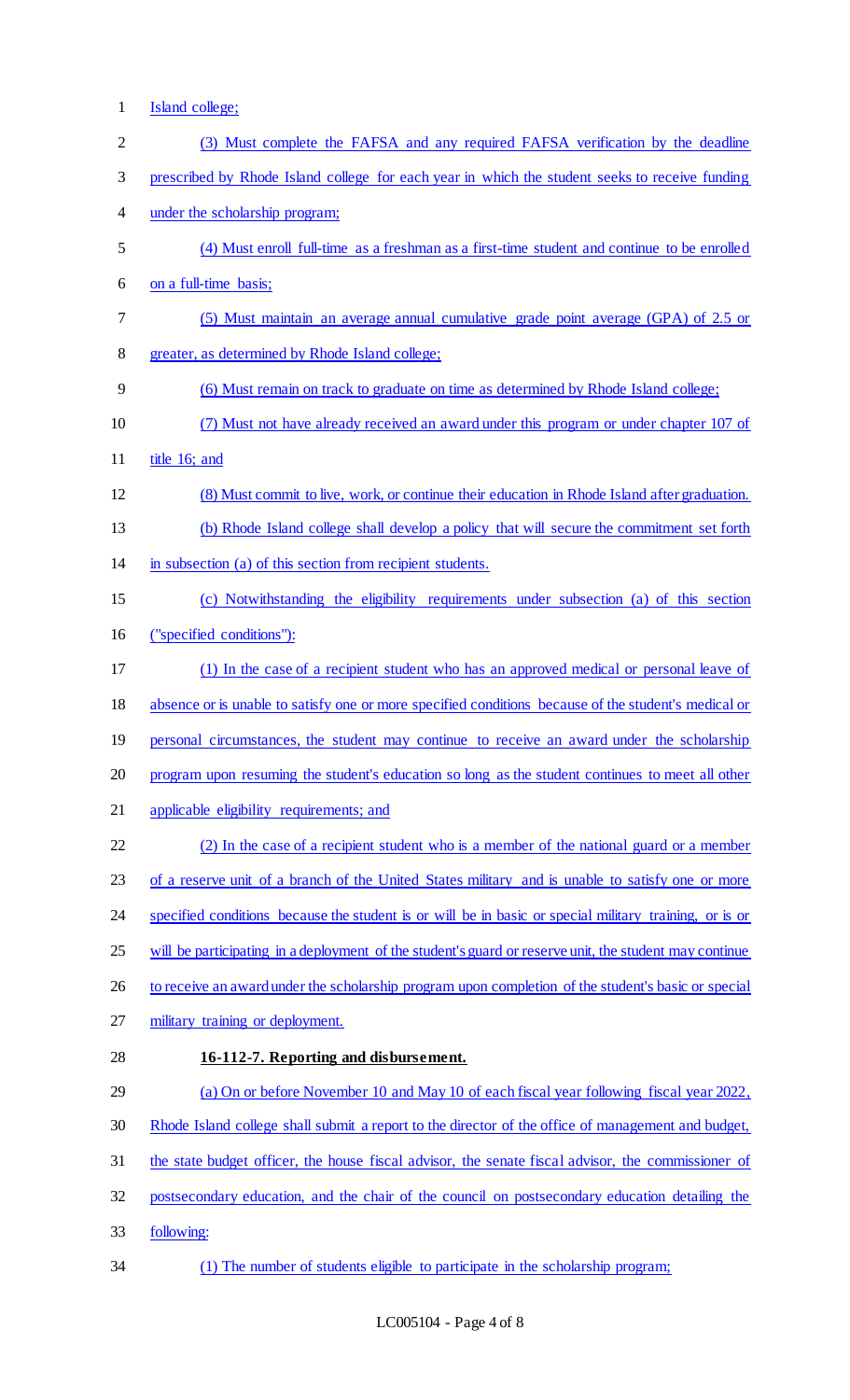(2) The amount of federal and institutional financial aid anticipated to be received by recipient students; (3) The aggregate tuition and mandatory fee costs attributable to recipient students; and (4) The resulting total cost of the scholarship program to the state. (5) The report shall contain such data for both the current fiscal year and the most up-to- date forecast for the following fiscal year. Data reported shall be subdivided by student-year cohort and shall be accompanied by a written explanation detailing the estimating methodology utilized 8 and any impact(s) the forecasted data may present to institutional capacity, operational costs, and the tuition/fee revenue base of the institution. (b) On or before July 1, 2027, and annually thereafter, Rhode Island college shall submit a report evaluating the program to the governor, speaker of the house, and the president of the senate. This evaluation shall include the following: (1) The number of students who started in each cohort; (2) The number of students in each cohort who have attained a degree or certification in an on-time manner; (3) The number of students in each cohort who have not attained a degree or certification in an on-time manner and an analysis of why that has happened; (4) The number of students in each cohort who began the program but have been unable to 19 continue or complete the program and an analysis of why that has happened; (5) The costs of the program and the costs of continuing the program; (6) Suggestions for ways to increase the success of the program; (7) Recommendations as to modifying, continuing, expanding, curtailing, or discontinuing 23 the program; and (8) Any such other recommendations or information as Rhode Island college and the commissioner of postsecondary education deem appropriate to include in the evaluation. (c) The office of management and budget, in consultation with the office of the postsecondary commissioner, shall oversee the apportionment and disbursement of all funds appropriated for the purpose of the scholarship program. **16-112-8. Rules and procedure.**  The council on postsecondary education is hereby authorized to promulgate rules and regulations to effectuate the purposes of this chapter and Rhode Island college shall establish appeal procedures for the award, denial, or revocation of funding under the scholarship program. The rules and regulations shall be promulgated in accordance with § 16-59-4. SECTION 2. Section 16-59-9 of the General Laws in Chapter 16-59 entitled "Council on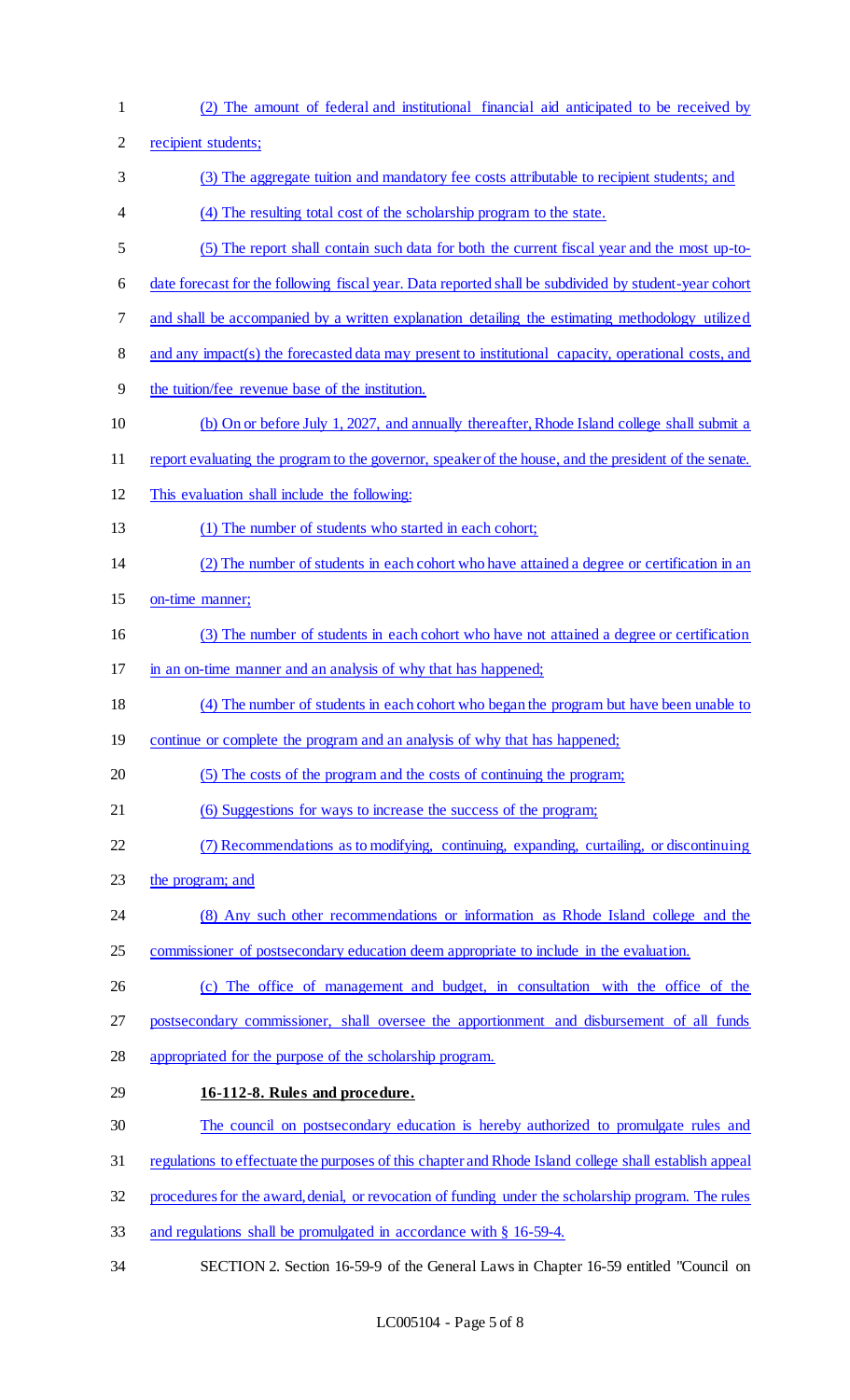Postsecondary Education [See Title 16 Chapter 97 - The Rhode Island Board of Education Act]" is hereby amended to read as follows:

### **16-59-9. Educational budget and appropriations.**

 (a) The general assembly shall annually appropriate any sums it deems necessary for support and maintenance of higher education in the state and the state controller is authorized and directed to draw his or her orders upon the general treasurer for the payment of the appropriations or so much of the sums that are necessary for the purposes appropriated, upon the receipt by him or her of proper vouchers as the council on postsecondary education may by rule provide. The council shall receive, review, and adjust the budget for the office of postsecondary commissioner and present the budget as part of the budget for higher education under the requirements of § 35-3- 4.

 (b) The office of postsecondary commissioner and the institutions of public higher education shall establish working capital accounts.

 (c) Any tuition or fee increase schedules in effect for the institutions of public higher education shall be received by the council on postsecondary education for allocation for the fiscal year for which state appropriations are made to the council by the general assembly; provided that no further increases may be made by the board of education or the council on postsecondary education for the year for which appropriations are made. Except that these provisions shall not apply to the revenues of housing, dining, and other auxiliary facilities at the university of Rhode Island, Rhode Island college, and the community colleges including student fees as described in P.L. 1962, ch. 257 pledged to secure indebtedness issued at any time pursuant to P.L. 1962, ch. 257 as amended.

 (d) All housing, dining, and other auxiliary facilities at all public institutions of higher learning shall be self-supporting and no funds shall be appropriated by the general assembly to pay operating expenses, including principal and interest on debt services, and overhead expenses for the facilities, with the exception of the mandatory fees covered by the Rhode Island promise scholarship program as established by § 16-107-3 and the Rhode Island hope scholarship program 28 as established by § 16-112-3. Any debt-service costs on general obligation bonds presented to the voters in November 2000 and November 2004 or appropriated funds from the Rhode Island capital plan for the housing auxiliaries at the university of Rhode Island and Rhode Island college shall not be subject to this self-supporting requirement in order to provide funds for the building construction and rehabilitation program. The institutions of public higher education will establish policies and procedures that enhance the opportunity for auxiliary facilities to be self-supporting, including that all faculty provide timely and accurate copies of booklists for required textbooks to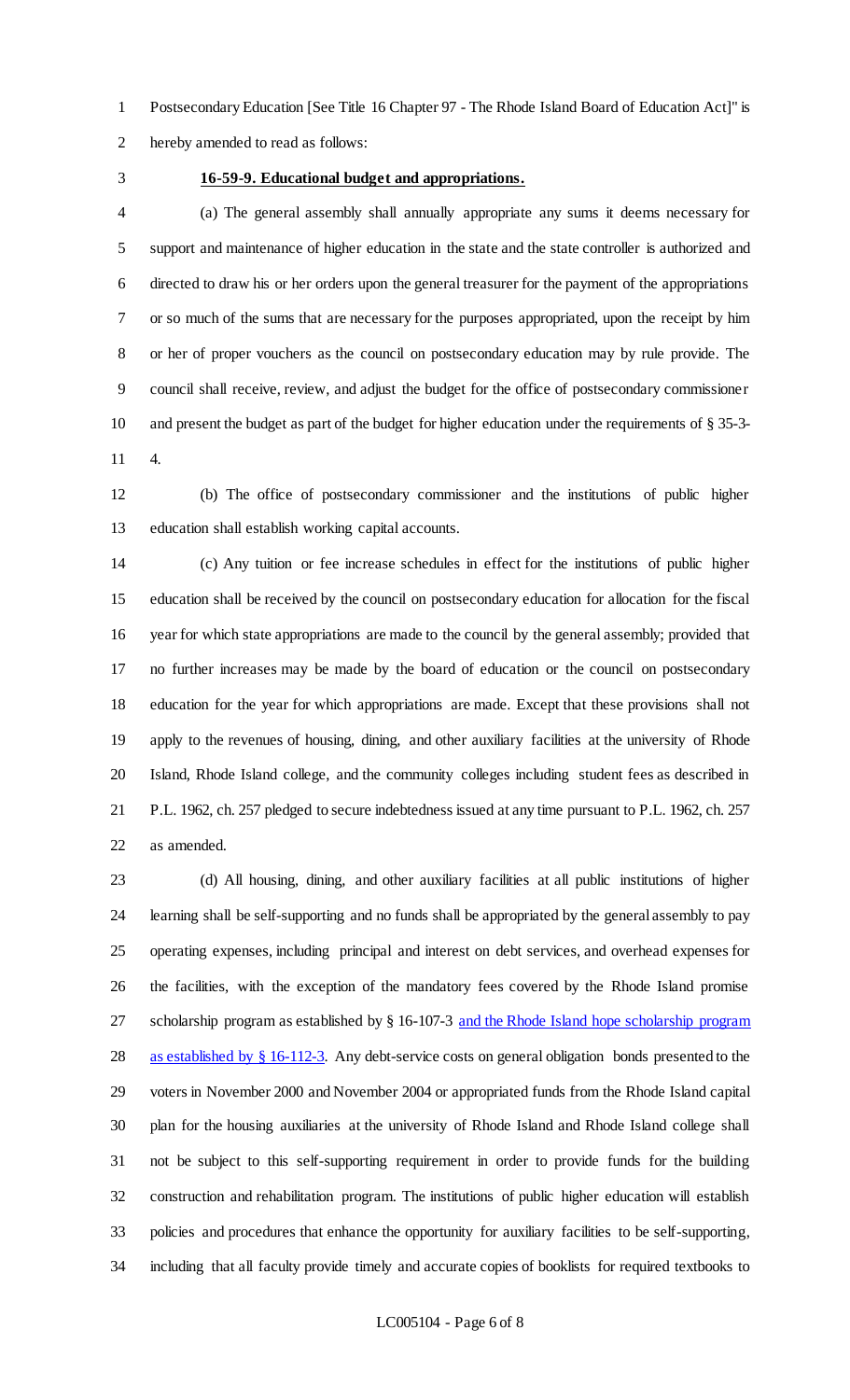- the public higher educational institution's bookstore.
- (e) The additional costs to achieve self-supporting status shall be by the implementation of a fee schedule of all housing, dining, and other auxiliary facilities, including but not limited to, operating expenses, principal, and interest on debt services, and overhead expenses.
- (f) The board of education is authorized to establish two (2) restricted-receipt accounts for the higher education and industry centers established throughout the state: one to collect lease payments from occupying companies, and fees from room and service rentals, to support the operation and maintenance of the facilities; and one to collect donations to support construction, operations and maintenance. All such revenues shall be deposited to the restricted-receipt accounts. (g) Notwithstanding subsections (a) and (d) of this section or any provisions of this title, to the extent necessary to comply with the provisions of any outstanding bonds issued by the Rhode Island health and educational building corporation or outstanding lease certificates of participation, in either case, issued for the benefit of the university of Rhode Island, the community college of Rhode Island, and/or Rhode Island college, to the extent necessary to comply with the provisions of any such bonds or certificates of participation, the general assembly shall annually appropriate any such sums it deems necessary from educational and general revenues (including, but not limited to, tuition) and auxiliary enterprise revenues derived from the university of Rhode Island, the community college of Rhode Island and Rhode Island college, to be allocated by the council on postsecondary education or by the board of trustees of the university of Rhode Island, as appropriate, in accordance with the terms of the contracts with such bondholders or certificate holders.
- (h) The board of education is authorized to establish a restricted-receipt account for income generated by the Rhode Island nursing education center through the rental of classrooms, laboratories, or other facilities located on the Providence campus of the nursing education center. All such revenues shall be deposited to the restricted receipt account.
- SECTION 3. The act shall take effect upon passage and its provisions shall be given retroactive as well as prospective effect.

#### ======== LC005104 ========